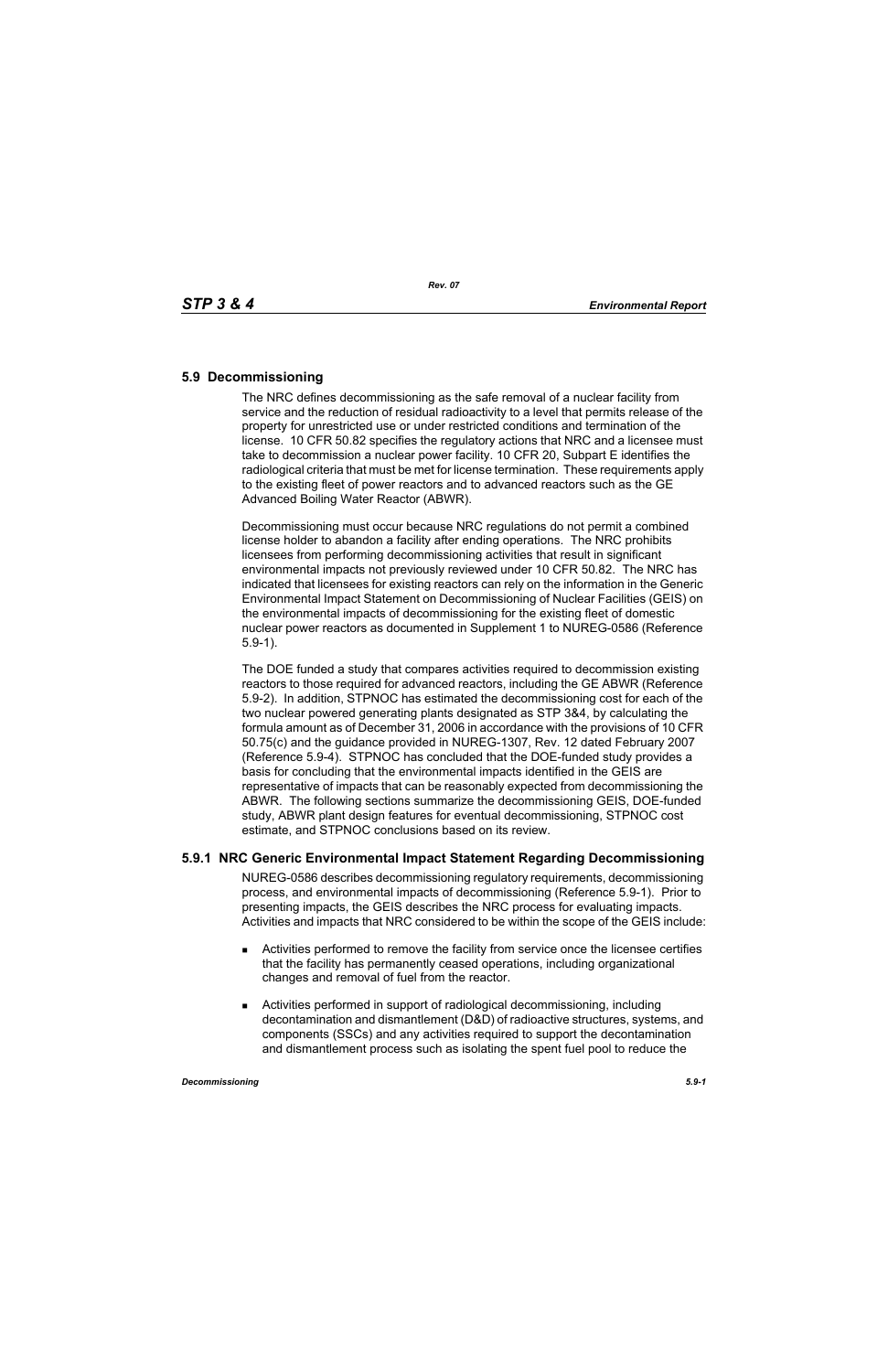scope of required safeguards and security systems so D&D can proceed on the balance of the facility without affecting the spent fuel.

- Activities performed in support of dismantlement of nonradiological SSCs, such as diesel generator buildings and cooling towers.
- Activities performed up to license termination and their resulting impacts as provided by the definition of decommissioning, including shipment and processing of radioactive waste.
- **Nonradiological impacts occurring after license termination from activities** conducted during decommissioning.
- **EXEC** Activities related to release of the facility.
- Human health impacts from radiological and nonradiological decommissioning activities.

According to Section 5.9 of NUREG-1555 (Reference 5.9-3), studies of social and environmental effects of decommissioning large commercial power generating units have not identified any significant impacts beyond those considered in the GEIS on decommissioning. The GEIS evaluates the environmental impact of the following three decommissioning methods:

- **DECON** The equipment, structures, and portions of the facility and site that contain radioactive contaminants are removed or decontaminated to a level that permits termination of the license shortly after cessation of operations.
- SAFSTOR The facility is placed in a safe stable condition and maintained in that state (safe storage) until it is subsequently decontaminated and dismantled to levels that permit license termination. During SAFSTOR, a facility is left intact, but the fuel is removed from the reactor vessel and radioactive liquids are drained from systems and components and then processed. Radioactive decay occurs during the SAFSTOR period, thus reducing the quantity of contaminated and radioactive material that must be disposed of during the decontamination and dismantlement of the facility at the end of the storage period.
- ENTOMB This alternative involves encasing radioactive SSCs in a structurally long-lived substance, such as concrete. The entombed structure is appropriately maintained, and continued surveillance is carried out until the radioactivity decays to a level that permits termination of the license.

Definitive plans for decommissioning are required by the NRC after a decision has been made to cease operations. The general environmental impacts are summarized in this section, because detailed analyses of decommissioning alternatives are not prepared until cessation of operations.

As discussed in NUREG-0586, decommissioning a nuclear facility that has reached the end of its useful life generally has a positive environmental impact. The air quality,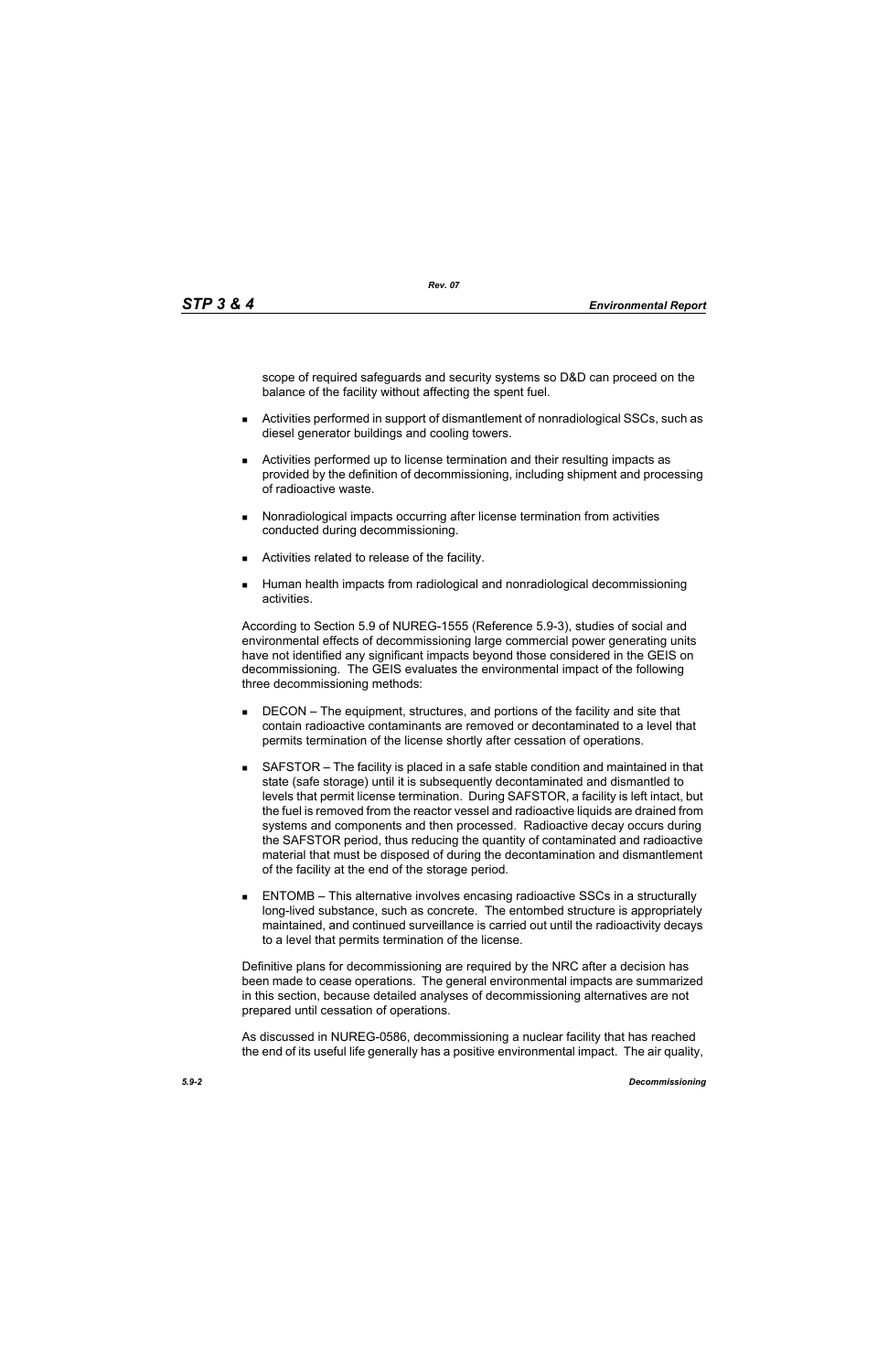*Rev. 07*

water quality, and ecological impacts of decommissioning are expected to be substantially smaller than those of power plant construction or operation because the level of activity and the releases to the environment are expected to be smaller during decommissioning than during construction and operation. The major environmental impact, regardless of the specific decommissioning option selected, is the commitment of small amounts of land for waste burial in exchange for the potential reuse of the land where the facility is located. Socioeconomic impacts of decommissioning will result from the demands on, and contributions to, the community by the workers employed to decommission a power plant (Reference 5.9-3).

Experience with decommissioned power plants has shown that the occupational exposures during the decommissioning period are comparable to those associated with refueling and plant maintenance when a plant is operational. Each potential decommissioning alternative will have radiological impacts from the transport of materials to their disposal sites. The expected impact from this transportation activity will not be significantly different from normal operations (Reference 5.9-3).

# **5.9.2 DOE-Funded Study on Decommissioning Costs**

The total cost of decommissioning depends on many factors, including the sequence and timing of the various stages of the program, location of the facility, current radioactive waste burial costs, and plans for spent fuel storage. To ensure that a lack of funds does not result in delays in or improper conduct of decommissioning that may adversely affect public health and safety, 10 CFR 50.75 requires that operating license applicants and licensees provide reasonable assurance that adequate funds for performing decommissioning will be available at the end of operation. To provide this assurance, the regulation requires that two factors be considered: (1) the amount of funds needed for decommissioning, and (2) the method used to provide financial assurance. At its discretion, an applicant may submit a certification based either on the formulas provided in 10 CFR 50.75 or, when a higher funding level is desired, on a facility-specific cost estimate that is equal to or greater than that calculated using the formula in 10 CFR 50.75, consistent with guidance provided by Regulatory Guide 1.159 (Reference 5.9-5).

To support development of advanced reactors for production of electric power and to establish the requirements for providing reasonable assurance that adequate funds for performing decommissioning will be available at the end of plant operations, a study was commissioned by DOE (Reference 5.9-2). The study presents estimates of the costs to decommission the advanced reactor designs following a scheduled cessation of plant operations. Four reactor types were evaluated in this report: the GE ABWR, the GE Economic Simplified Boiling Water Reactor (ESBWR), the Westinghouse Advanced Passive Pressurized Water Reactor (AP1000), and the Atomic Energy of Canada, Limited (AECL) Advanced CANDU Reactor (ACR-700). The cost analysis described in the study is based on the prompt decommissioning alternative, or DECON, as defined in NUREG-0586. The DECON alternative is also the basis for the NRC funding regulations in 10 CFR 50.75 and use of the DECON alternative for the advanced reactor designs facilitates the comparison with NRC estimates and financial provisions.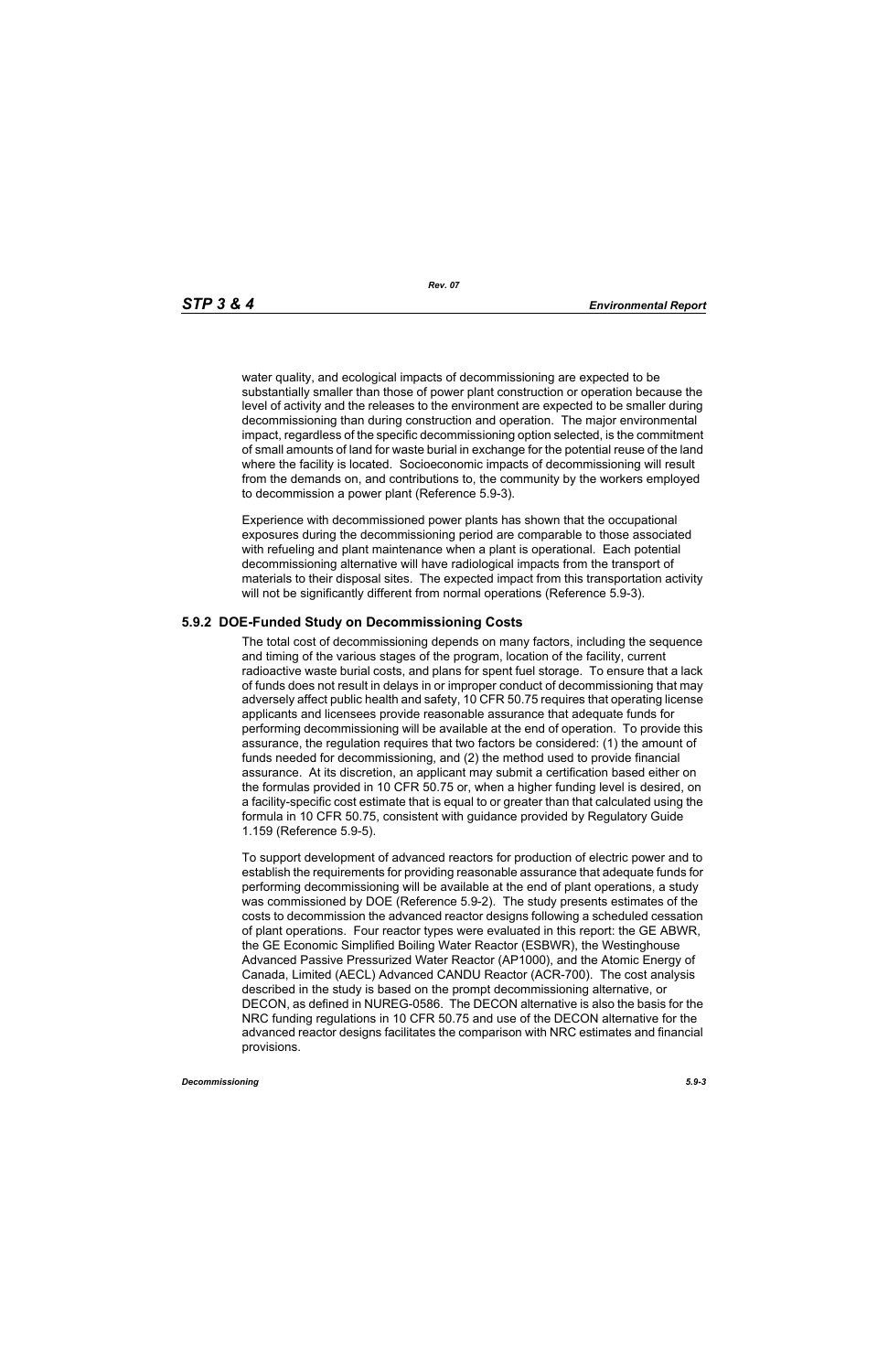DECON comprises four distinct periods of effort:

- *(1)* Pre-shutdown planning/engineering
- *(2)* Plant deactivation and transition (no activities are conducted during this period that will affect the safe operation of the spent fuel pool)
- *(3)* Decontamination and dismantlement with concurrent operations in the spentfuel pool until the pool inventory is zero
- *(4)* License termination

Each of the decommissioning activities evaluated in the GEIS is performed during one or more of the periods identified above. Because of the delays in development of the federal waste management system, it may be necessary to continue operation of a dry fuel storage facility on the reactor site after the reactor systems have been dismantled and the reactor nuclear license terminated.

The cost estimates described in the DOE study were developed using the same cost estimating methodology used by NRC and consider the typical features of a generic site located in the southeast, including the nuclear steam supply systems, power generation systems, support services, site buildings, and ancillary facilities. STPNOC considers this to be a valid approach for STP 3 & 4. The estimates are based on numerous fundamental assumptions, including labor costs, low-level radioactive waste disposal costs and practices, regulatory requirements, and project contingencies. The primary cost contributors identified in the study are either labor-related or associated with the management and disposition of the radioactive waste. Overall, the DOE study concluded that with consistent operating and management assumptions, the total decommissioning costs projected for the advanced reactor designs are comparable to those projected by NRC for operating reactors with appropriate reductions in costs due to reduced physical plant inventories (Reference 5.9-2).

# **5.9.3 ABWR Plant Design Features for Decommissioning**

The reduction of personnel exposure during decommissioning depends to a large extent on the same general principles for occupational exposure as for normal operations. The ABWR design emphasizes the use of materials selected to have low corrosion rates and reduced buildup of radioactivity on equipment, resulting in lower radiation fields after plant operations and lower activity rates to contend with during the decommissioning process. Decontamination connections on equipment used for light decontamination prior to maintenance can be successfully used to perform heavy acid wash decontamination after final operations to remove more embedded contaminants. The overall design of the plant allows for repair and maintenance including change-out of all major equipment with a few limited exceptions. This allows for all the plant equipment to be readily removed from the buildings after shutdown for disassembly, decontamination, and disposal. Special attention has been given in the design to provide access and equipment handling capabilities for the maintenance of major components. These design features, such as overhead monorails, lifting devices, and in-place ladders enhance access and removal of equipment and access to all parts of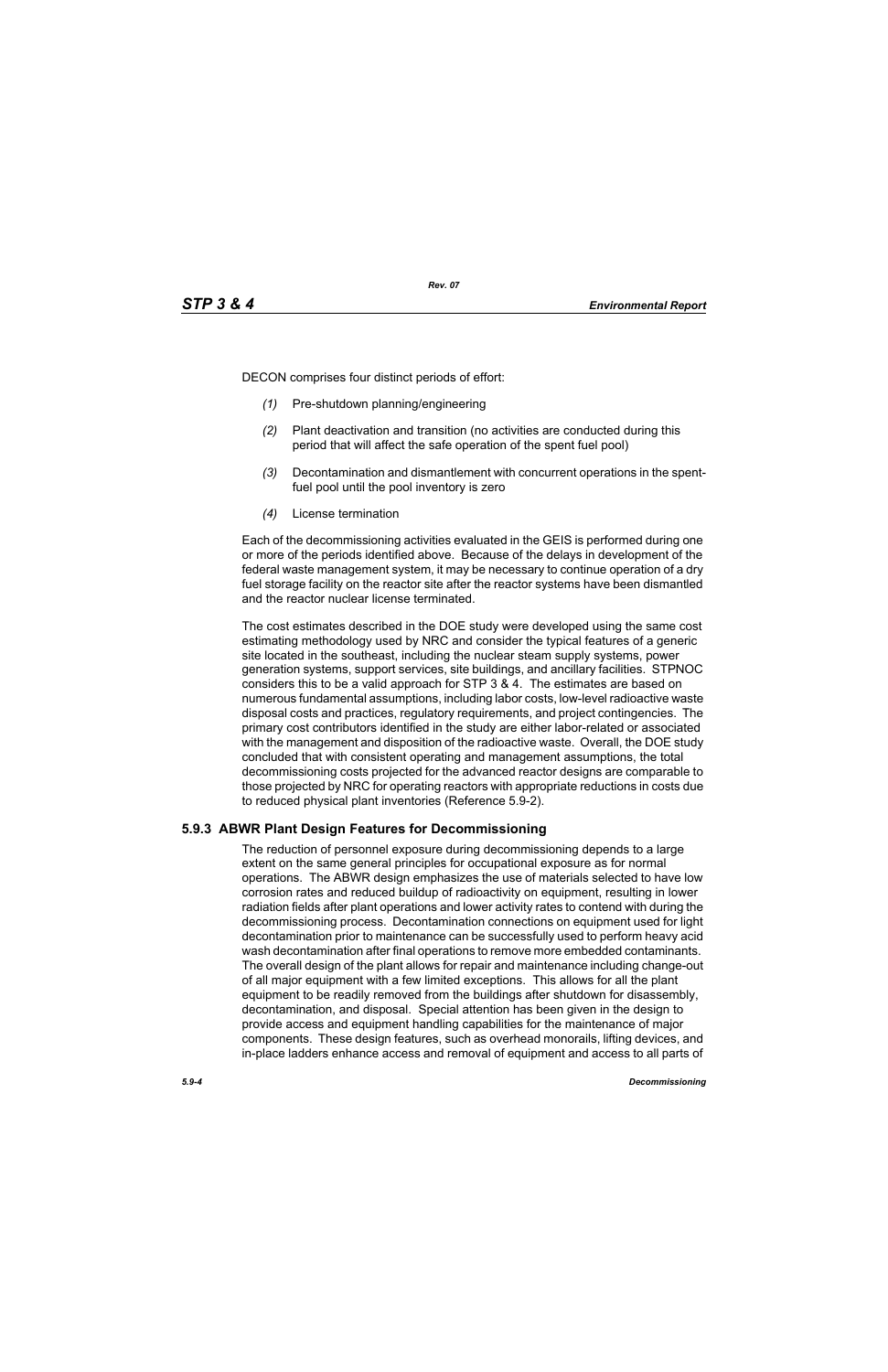the plant except those most heavily contaminated. Additionally, two operational activities have a significant effect on decommissioning: (1) maintenance of plant water chemistry within existing limitations to minimize contamination, and (2) maintaining records of plant modifications to minimize post-operational uncertainty due to changes in equipment, piping, and electrical routing or inventive modifications.

### **5.9.4 STP Units 3 and 4 Decommissioning Cost Estimate**

STPNOC has established a decommissioning cost estimate for each of the GE ABWR units proposed to be constructed on the STP site in order to assess the financial obligations pertaining to the eventual decommissioning of the two units. Part 1.4 of the COLA describes the plans for providing financial assurance for the decommissioning of the two units and includes a certification regarding the cost estimate for each unit, which is provided in Table 1.4 appended to Part 1 of the COLA. The cost estimate or "formula amount" for the minimum certification is calculated in accordance with the provisions of 10 CFR 50.75(c) and the guidance provided in NUREG-1307, Rev. 12 dated February 2007 (Reference 5.9-4), which assumes the DECON decommissioning alternative. The estimate assumes the removal of all contaminated and activated plant components and structural materials such that the owner may then have unrestricted use of the site with no further requirements for an operating license. Similar to the DOE study, the primary cost contributors identified are labor-related or associated with the management and disposition of the radioactive waste.

The STPNOC projected cost to decommission each of the GE ABWRs is estimated to be approximately \$517 million, reported in end of year 2006 dollars. This minimum certification amount for each plant was calculated using the formula delineated in 10 CFR 50.75(c)(1) and appropriate escalation indices, including the waste burial factor provided in NUREG-1307, Rev. 12, for the vendor waste processing option.

#### **5.9.5 Conclusions**

STPNOC compared the activities analyzed in the GEIS of the environmental impacts associated with decommissioning the existing fleet of domestic nuclear power reactors with the activities that form the basis for decommissioning cost estimates prepared by DOE for advanced reactor designs and determined that the scope of activities is the same. Projected physical plant inventories associated with advanced reactor designs will generally be less than those for currently operating power reactors due to advances in technology that simplify maintenance and benefit decommissioning. Based on this comparison, STPNOC has concluded that the environmental impacts identified in the GEIS are representative of impacts that can be reasonably expected from decommissioning the GE ABWR.

STPNOC has projected a total decommissioning cost estimate using the NRC's formula amount in accordance with 10 CFR 50.75(c)(1). The cost projected to decommission two GE ABWRs using the DECON alternative is estimated to be \$1.034 billion, reported in end of year 2006 dollars. As permitted by NRC's rules, the decommissioning funding report may be based upon a higher site specific cost estimate than the formula amount.